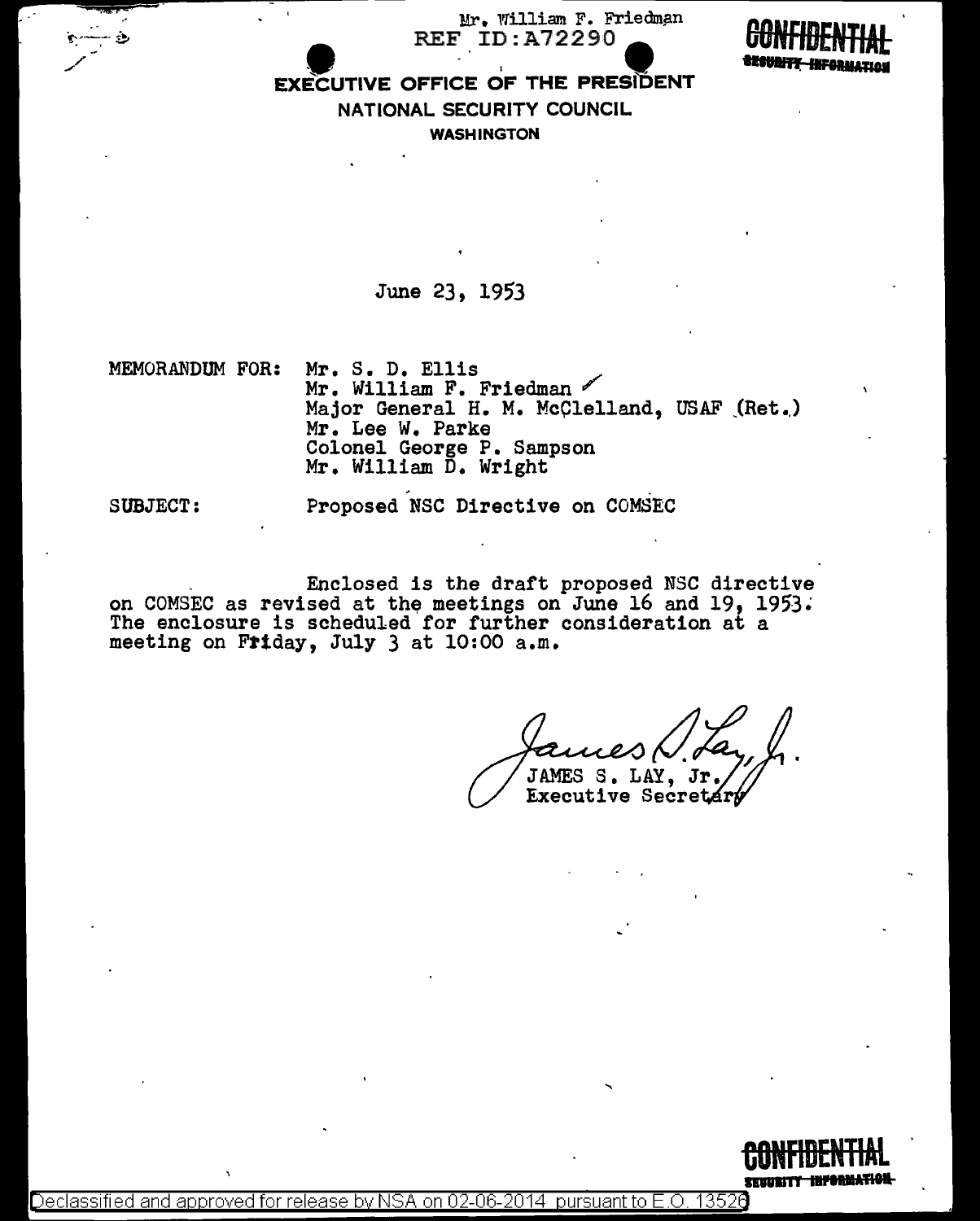**CONFIDENTIAL** SECURITY INFORMATION-

## DRAFT

June 19, 1953

### NATIONAL SECURITY COUNCIL

Arve

COMMUNICATIONS SECURITY DIRECTIVE NO. and Sechan 211 for and to the and the and Section 211<br>Pursuant to the provisions of Section 101 of the National Security Act of  $1947$ , as amended, and to) the Presidential directive of October 24, 1952; which

Stated that the security of Federal telecommunica $a_{\bullet}$ tions (COMSEC) is a national responsibility, and that COMSEC policies and procedures must be integrated so as to enable the various departments and agencies of the Government to cooperate effectively in such matters and to satisfy legitimate requirements for the security of their messages;

Designated the Secretaries of State and Defense  $b_{\bullet}$ as a Special Committee on the National Security Council for COMSEC matters, to establish such policies relating to COMSEC as will achieve the maximum security of Federal telecommunications, and to keep the President advised of such policies through the Executive Secretary of the National Security Council\*; and

<sup>\*</sup>The President in approving this directive also directed that the Attorney General shall be a member of the Special Committee whenever matters of interest to the Federal Bureau of Investigation are before that committee. In accordance with the President's instructions regarding the normal operation of the Council, the Secretary of the Preasury and the Chairman, Atomic Energy Commission, shall also participate as members of the Special Committee whenever matters of direct interest to their respective agencies are before that Committee.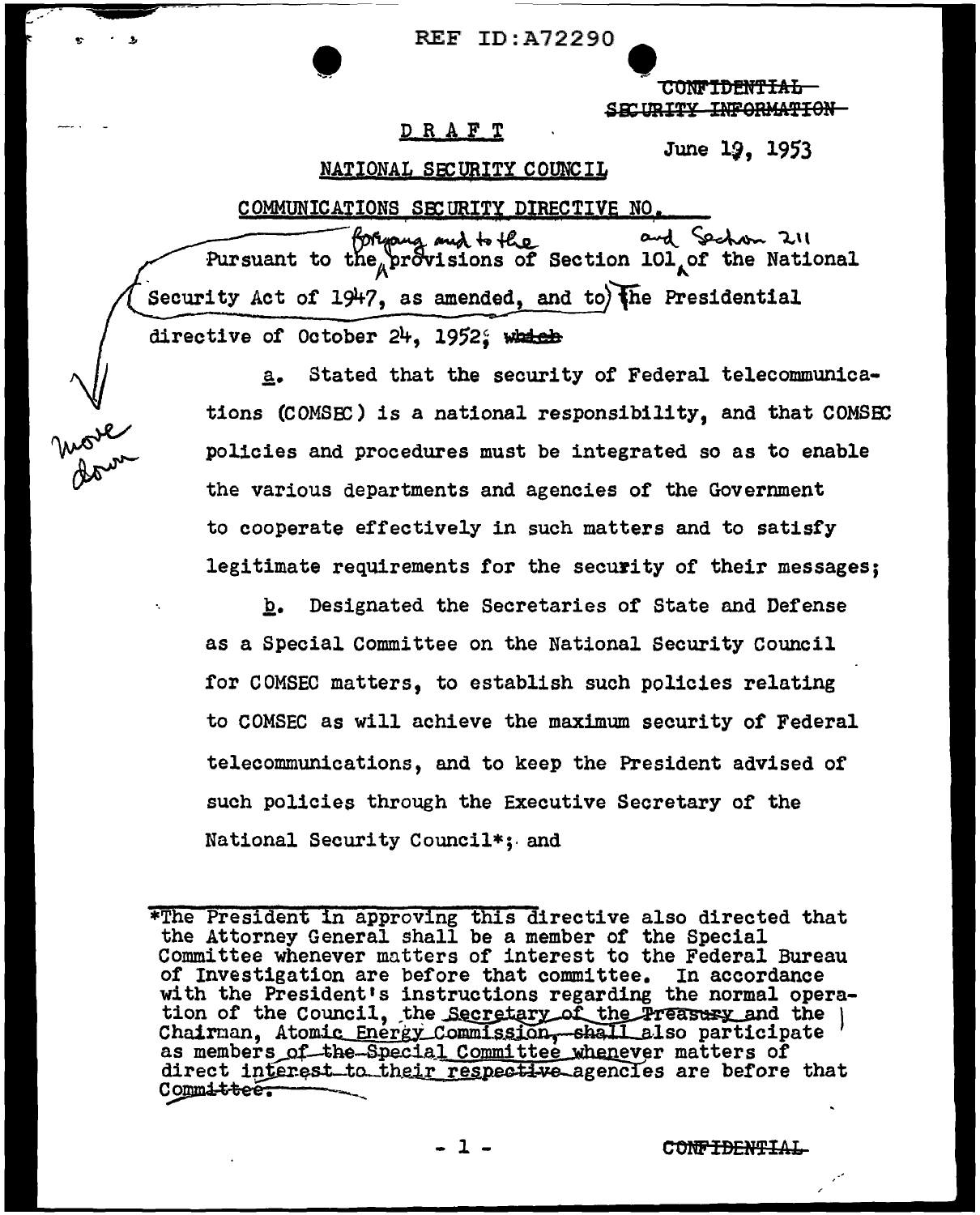REF ID:A72290<br>
SECURIT

£• Directed the Special Committee of the NSC to prepare and issue in the COMSEC field directives which will:

ONFIDENTIAL **SEC URITY INPORMATION** 

l. Rescind the Executive Order of 3 July 191+5 entitled "Cryptographic Security with Respect to Certain Communications of the Government"\*•

2. Establish a United States Communications Security Board (USCSB) responsible for integrating policies and procedures affecting the security or Federal telecommunications.

3. Provide for the establishment of appropriate responsibilities and authorities to assure within the various departments and agencies of the Government, among other things:

(a) High and uniform standards of communications security;

(b) Effective cooperation in COMSEC aatters between departments and agencies concerned;

(c) The adequacy of the cryptographic systems used;

(d) Coordination of COMSEC problems, particularly policies with respect to foreign governments;

(e) Satisfaction of legitimate requirements for the security of telecommunications $\bullet$ 

<sup>\*</sup>The Order was classified and was not published in the Federal Register. It was rescinded by the President on (date)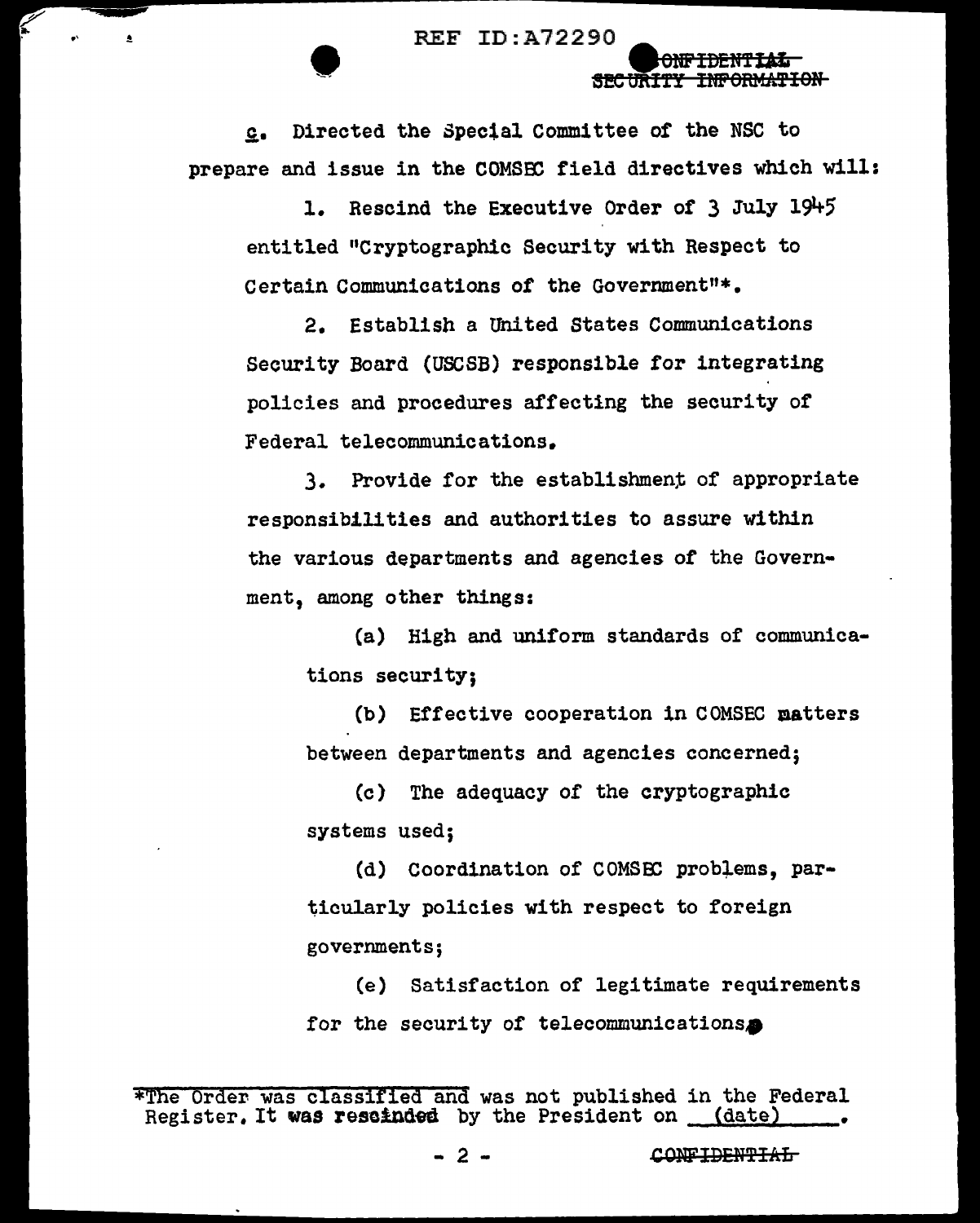

the Special Committee of the National Security Council for COMSEC hereby authorizes and directs that:

The United States Communications Security Board 1.  $(USCSB):$ 

There is hereby established the United States a. Communications Security Board (USCSB), hereinafter referred to as the Board, which shall be a body acting for and under the aforesaid Special Committee and shall operate in accordance with the provisions of this Directive and any other directives which may be issued by the Special Committee.

 $\ddot{i}$ 

The Board shall be composed of one representative b. of each of the following:

> The Secretary of State The Secretary of Defense (1) '2∫  $\left\{\begin{smallmatrix} 3 \ 4 \end{smallmatrix}\right\}$ The Secretary of the Treasury The Director, Federal Bureau of Investigation  $\begin{pmatrix} 5 \\ 6 \end{pmatrix}$ The Secretary of the Army The Secretary of the Navy {7}<br>(8) The Secretary of the Air Force The Director of Central Intelligence (9) The Director of the National Security Agency  $(i<sub>0</sub>)$ The Atomic Energy Commission

The Board shall elect its own Chairman.  $c_{\star}$ 

d. The Board shall have a staff headed by an executive secretary who shall be appointed by the Chairman with the approval of a majority of the Board.

The Board shall have the following е. responsibilities:

 $(1)$  To integrate policies and procedures affect+ ing the security of Federal telecommunications; <del>CONFIDENTIAL</del>

- 3 -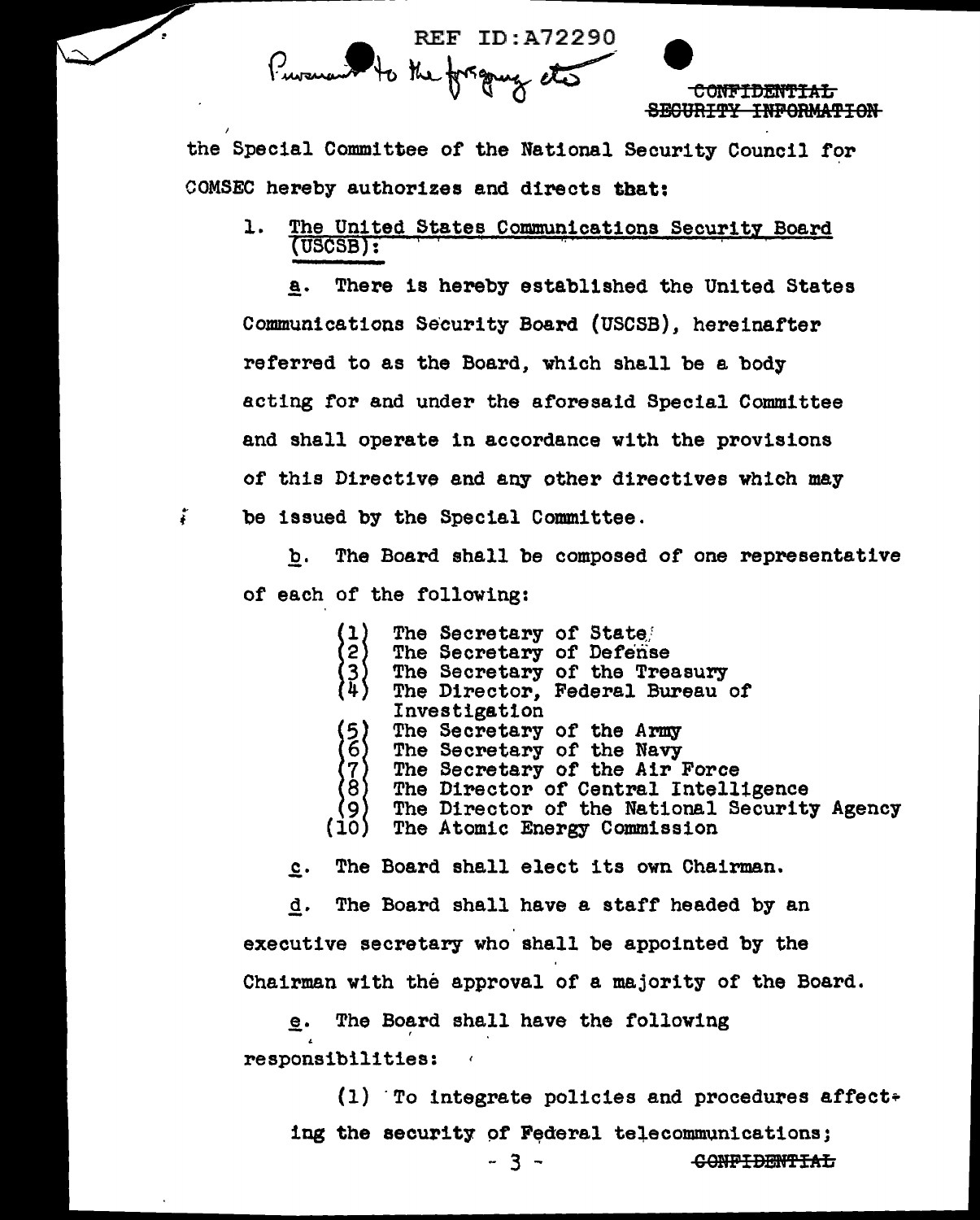•

00NF<del>IDENTIAL</del> SECURITY INFORMATION

(2) To establish, under authority of the Special Committee, such communications security policies as will insure high and uniform standards of communications security within the various departments and agencies of the Government and will<br>
the achieve maximum practicable degree of security of Federal telecommunications. For this purpose, the Board may study the standards and practices of any department or agency in the field of communications security; and the Board shall make such recommendations as may be necessary to assure compliance with its decisions in this field;

(3) To establish broad policies necessary to:

(a) Institute and maintain effective cooperation in communications security matters among the departments and agencies concerned, and

(b) Satisfy legitimate requirements for the security of the communications of the departments and agencies;

(4) To approve the long-range plans for the communications security of the United States;

(5) To establish policies affecting relations of the U.S. Government with foreign governments and international organizations in communications security matters; ...

 $4 -$  CONFIDENTIAI;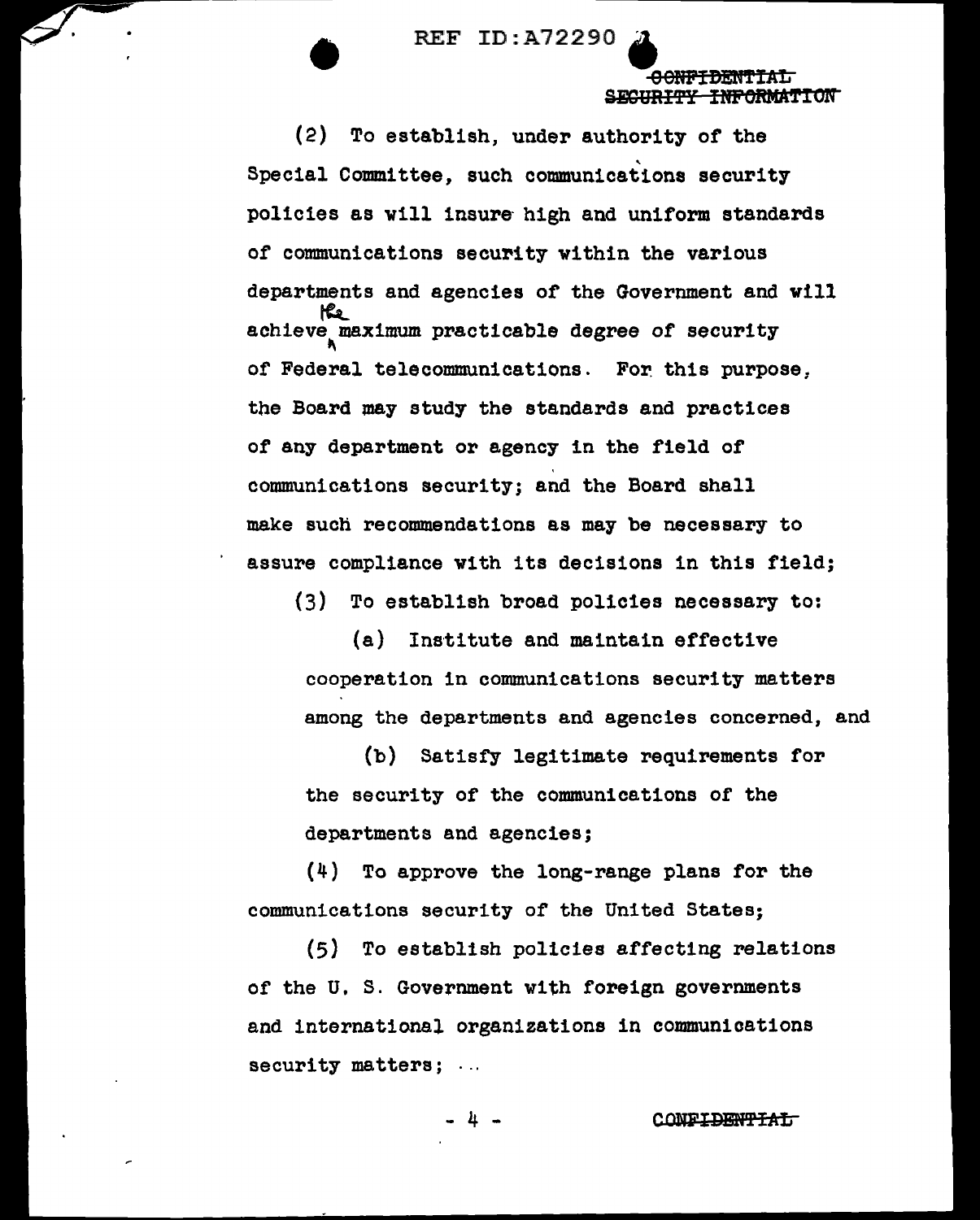**• REF ID: A72290** 

CONFIDENTIAL SECURITY INFORMATION

,.

(6) To advise the Special Committee with respect to communications security policy matters decided by the Board and make recommendations as ty policy matters<br>commendations as<br>appropriates<br>and procedures appropriate; and

·' (7) To establish policies governing actions to be taken by the Executive Agent in COMSEC matters.

f. The Board shall meet at the call or the Chairman or at the request of any member. and shall determine its own procedures subject to the provisions of this Directive.

g. The Board shall reach its decisions by majority vote. In the event that the Board votes and reaches a decision, any dissenting member of the Board may appeal from such decision. Such appeal must be made within 15 days to the Special Committee. In the event that the Board votes and fails to reach a decision, any member or the Board may appeal to the Special Committee and such appeal must be made within 15 days of the inconclusive vote. In either event the Special Committee shall review the matter, and its determination thereon shall be final. Appeals by the Director of, NSA, or by the representative I of any of the Military Departments shall be filed only with the approval of the Secretary of Defense.

h. No action shall be taken with respect to any matter forming the subject or an appeal until the appeal 5 - <del>CONFIDENTIAL</del>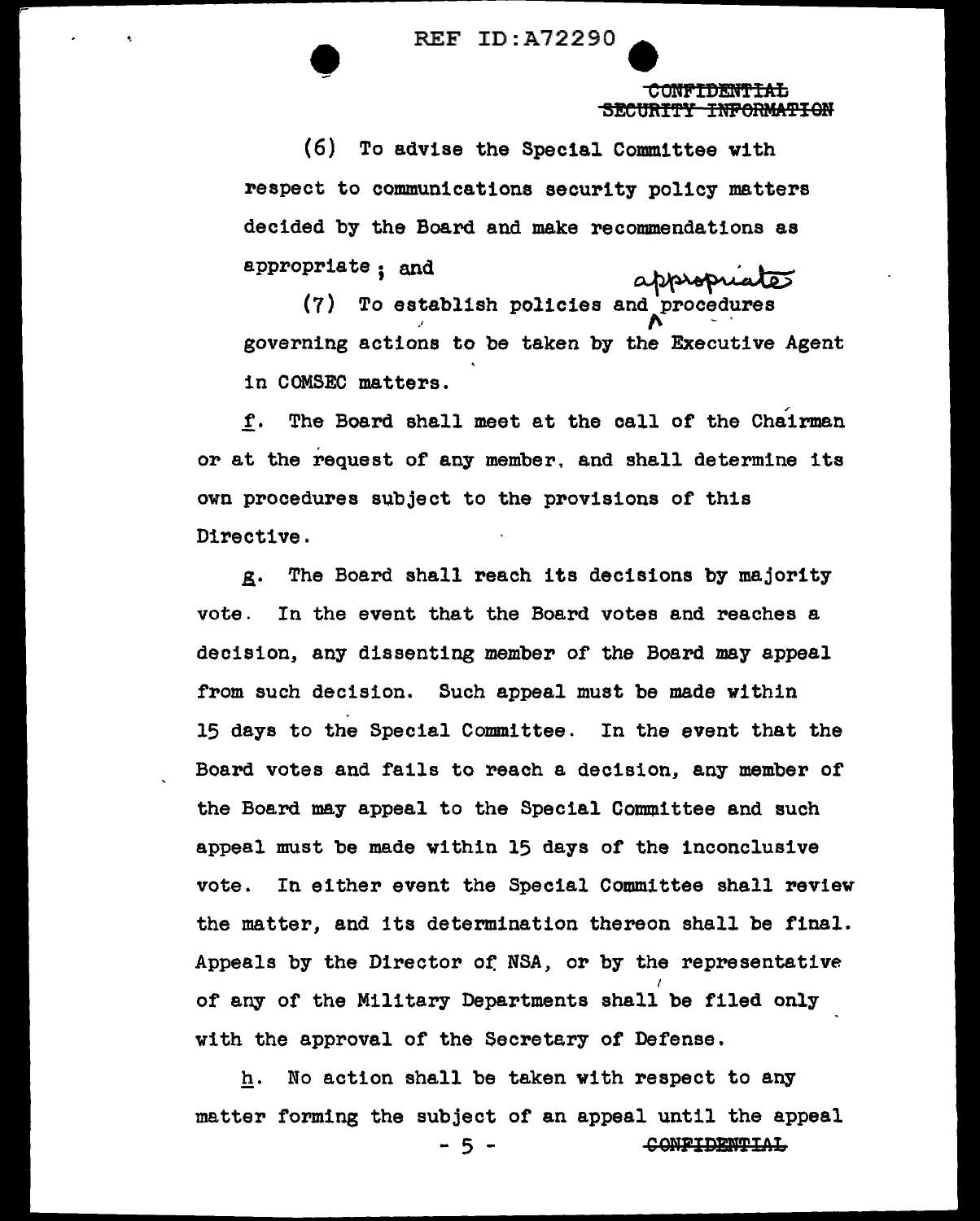SEGURITY INFORMATION

-<del>CONFIDENTIAL</del>

is decided; provided that, if the Secretary of Defense determines, after consultation with the Secretary of State, (and the Attorney General as appropriate) that the subject matter presents a problem of an emergency nature and requires immediate action, his decision shall govern, pending the result of the appeal. In such an emergency situation the appeal may be taken directly to the President by the Special Committee.

1. The Board shall invite the head of any department or agency not represented on the Board to designate a representative to participate with the Board in consideration of matters of direct interest to such a department or agency, to the end that the communications security needs of all such departments and agencies may be considered; and heads of departments or agencies not represented on the Board may present, through the Executive Secretary of the Board, communications security matters for consideration by the Board.

Departments or agencies not represented on the  $\mathbf{j}$ . Board may appeal from decisions of the Board in the manner prescribed for departments and agencies represented on the Board.

2. The Secretary of Defense:

Department The Seeretary of Defense is hereby designated **a.** as Executive Agent of the United States Communications Security Board for all COMSEC matters.

- 6 -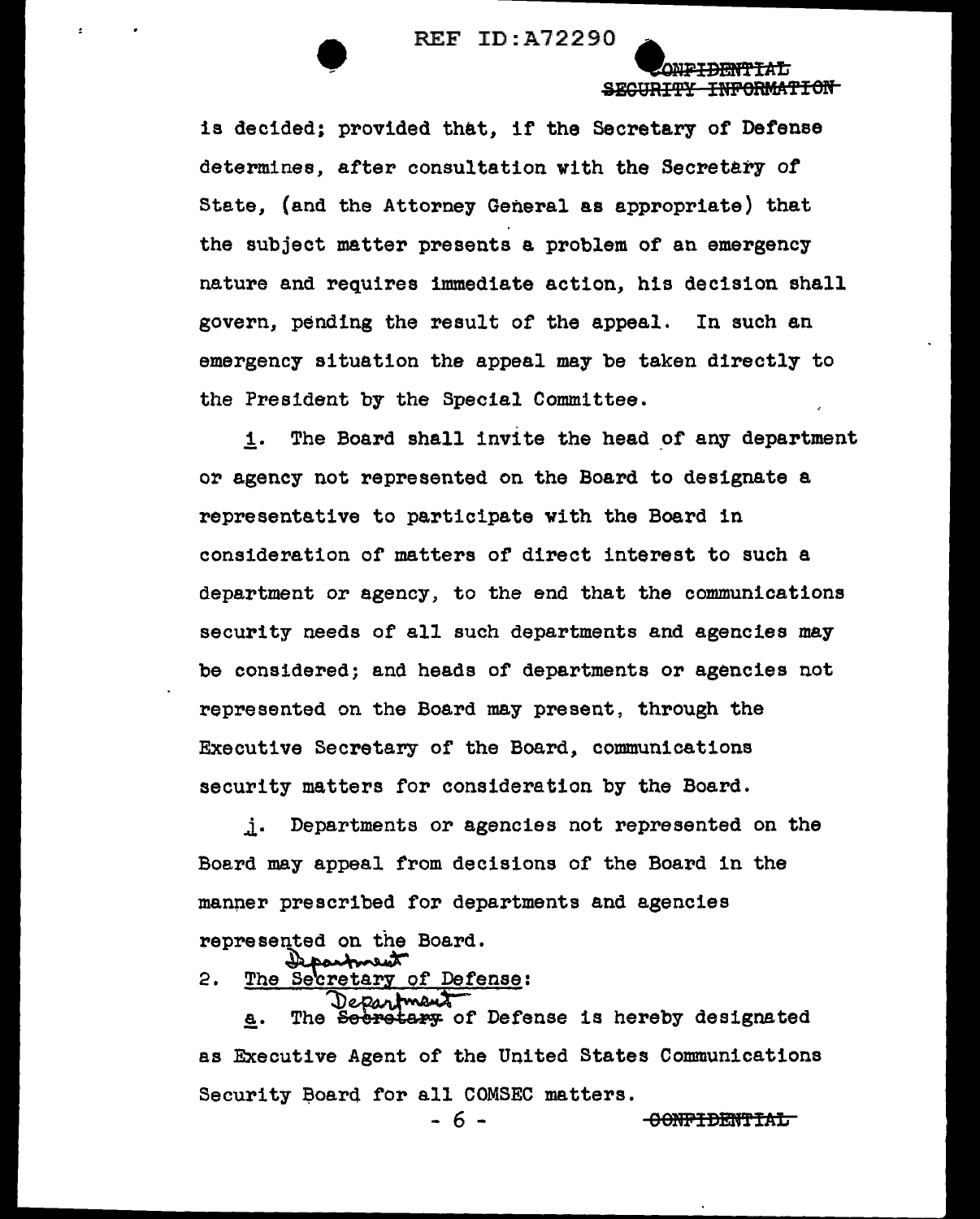ONF'IDE **PECURITY INFORMATION** 

b. As Executive Agent the Secretary of Defense is empovered to take action within policies and procedures established by the Board, in all COMSEC matters affecting the departments and agencies of the Government provided, however, that where exception to his action is made by the Secretary of a department or by the Head or Director or an agency outside of the Department of Defense, such exceptions shall be referred to the Board. Pending Board review, if the Secretary of Defense determines that the subject matter presents a problem of an emergency nature and requires immediate action he may refer the matter to the Special Committee for immediate decision.

c. Subject to the specific provisions of this - Directive and subsequent directives as may be issued, the Director of the National Security Agency (NSA) shall act for the Executive agent in COMSEC matters as set forth below and as may be specified by the Special Committee or the Board. With respect to the Military Departments, the Director of NSA will perform his functions under the immediate direction of the Joint Chiefs of Starr.

 $(1)$  Cryptosecurity:

(a) Subject to review by the Board in the event of disagreement, review and approve

CONFIDENTIAL

- 7 -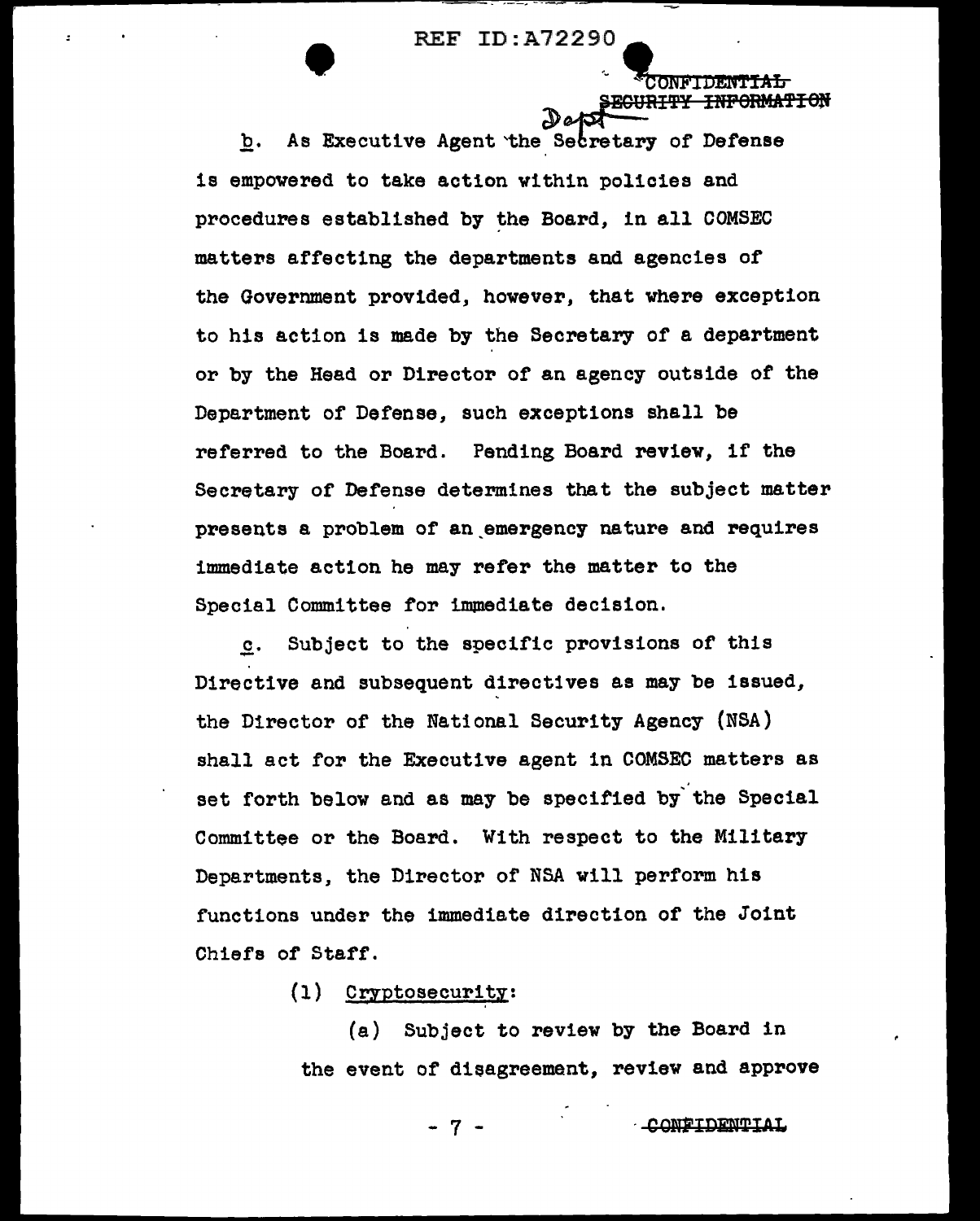REF ID:A72290

**CONFIDENTIAL** -BECURITY INFORMATION

the crypto-principles incorporated or to be incorporated in any telecommunications<br>w. Communications<br>equinments and systems used by the departments equipments and systems used by the department and agencies of the Government:

(b) Subject to review by the Board in the event of disagreement review and approve cryptosecurity rules, regulations and instructions applicable to the operation and use of any crypto-equipments and systems;

(c) Perform technical analysis of Federal. telecommunications for purposes of determining the degree of cryptosecurity being provided by the crypto-principles, materials, and procedures utilized by the departments and agencies, as well as the effect thereon of communication procedures and practices; and make necessary arrangements, as appropriate, to obtain the material required for such analysis; {see paragraph 3-b)

(d) Subject to the authority granted the Director of Central Intelligence under NSCID No. 5, coordinate and review for the Board the conduct of foreign liaison in  $\frac{1}{2}$ departments and agencies of the Government and conduct such liaison as directed by the Board;

- 8 -

<del>CONFIDENTIAL</del>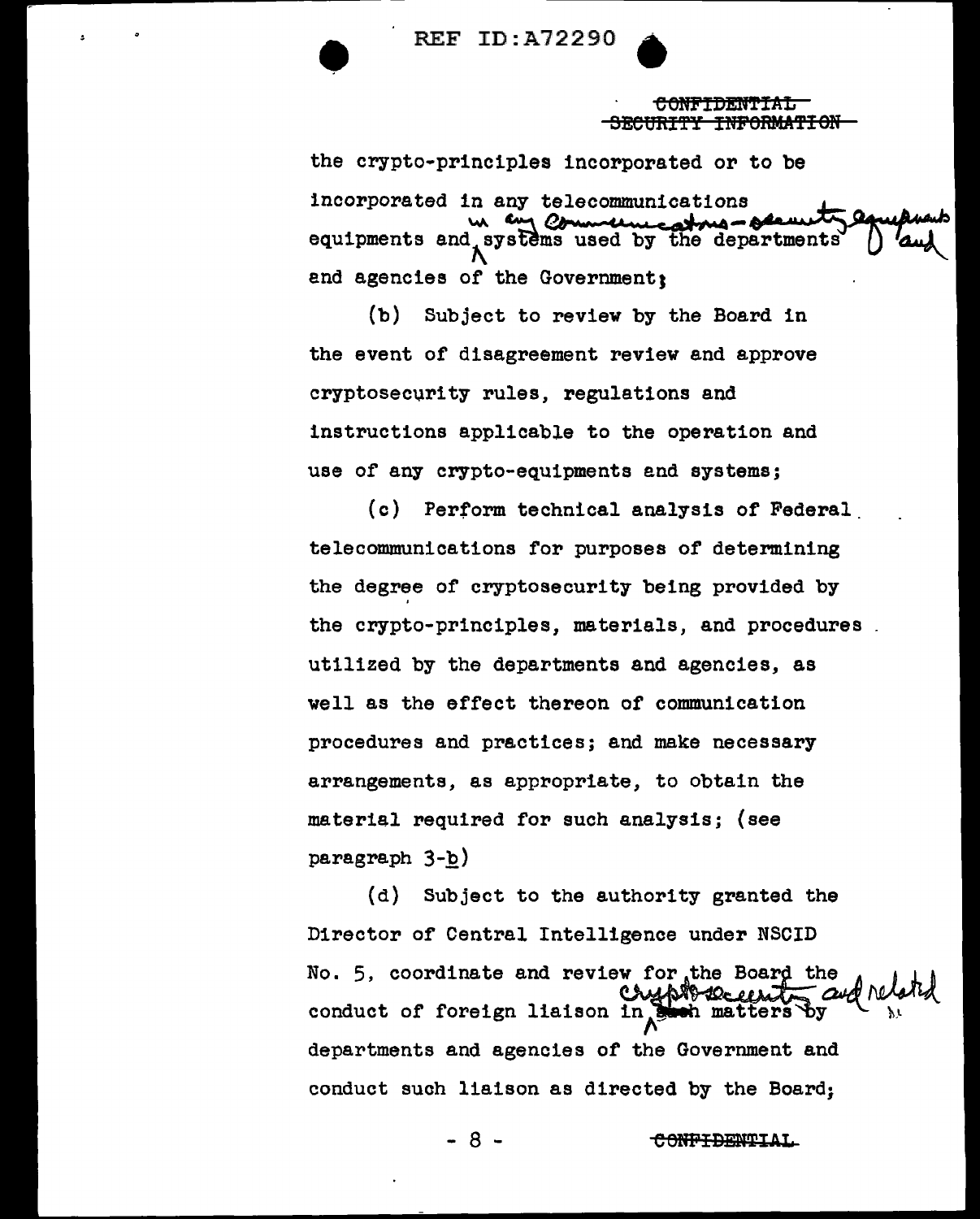#### CONFIDENTIAL SECURITY INFORMATION

 $(e)$ In consonance with policies of the respective departments and agencies, provide technical guidance and support for cryptosecurity training conducted by them;

 $(f)$ Obtain from the departments and agencies their requirements for cryptoequipments and materials, and formulate for consideration by the Board integrated programs for the production and procurement thereof;

 $\left( \mathbf{g} \right)$ In consonance with the policies of, and subject to approval by, the Board, provide for review and coordination of cryptosecurity research and development programs; and establish and conduct a research and development program consisting of projects of common concern which can be more efficiently accomplished centrally. Departments and agencies are not precluded from initiating and, subject to prior to notification to and coordination with the Director of NSA, from pursuing such research and development as may be necessary to support their cryptosecurity activities.

<del>CONFIDENTIAL</del>

9.

Ţ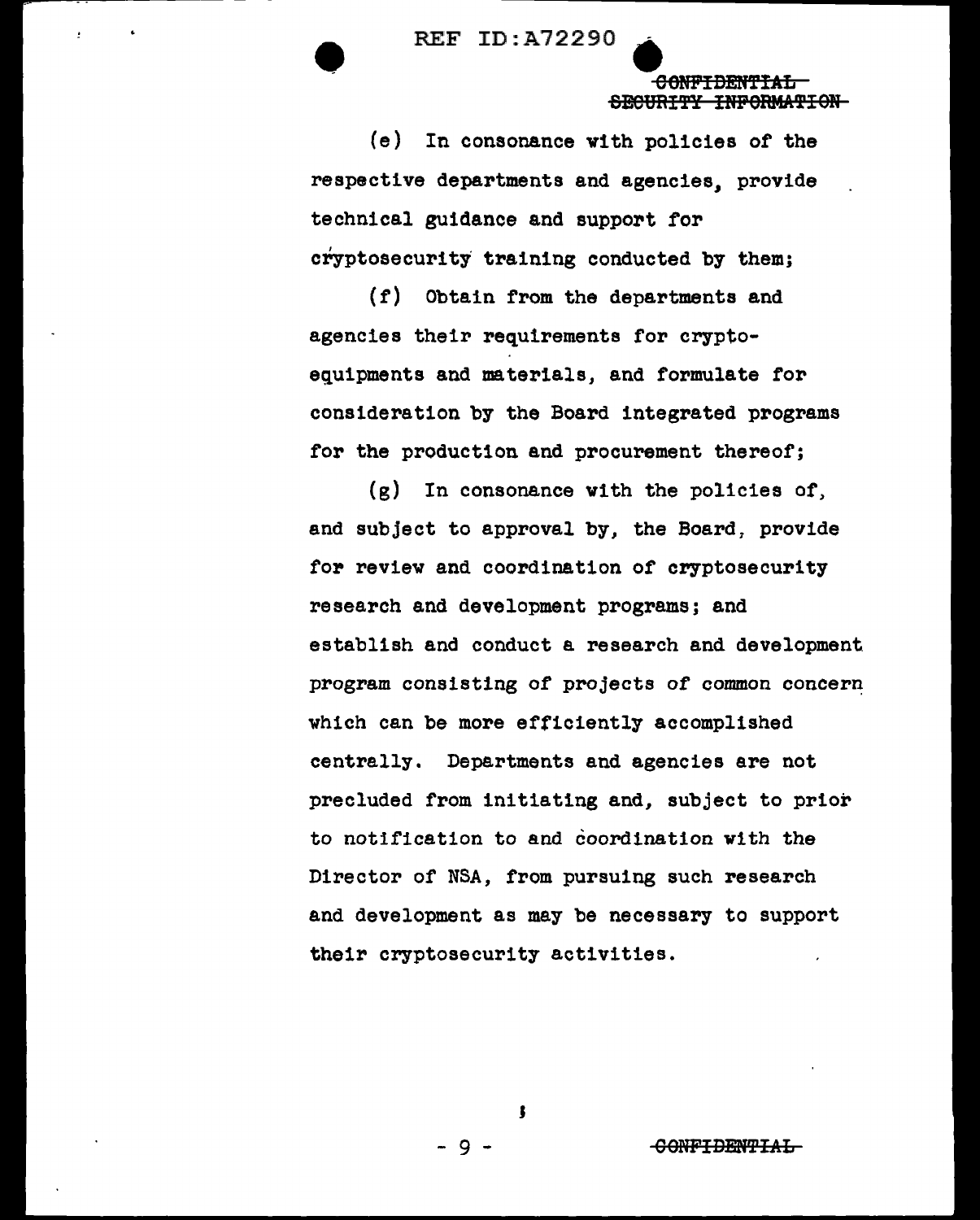SECURITY INFORMATION

 $(h)$ In meeting operational requirements the Director of NSA will insure, insofar as practicable the compatability of cryptoequipments and material in order to promote maximum efficiency and economy in their purduction, procurement, sperstion and maintenance. Determination of the acceptability of the physical embodiments of crypto-principles is a function of the various departments and agencies:

The Director of NSA will furnish  $(1)$ services and materials for the COMSEC programs of the departments and agencies only on a reimbursable basis.

(2) Transmission security:

The Director of NSA shall be responsible for review and evaluation of communications procedures developed by the departments and agencies, to determine if such procedures will insure the maintenance of transmission security, recommending revisions and additional rules and procedures as recuired. To accomplish this the Director of NSA may perform necessary technical analysis of Federal telecommunications, making arrangements, as appropriate, with departments and agencies to obtain the material required for such analysis. (See paragraph  $3-c$ ).

- 10 -

<del>CONFIDENTIAL</del>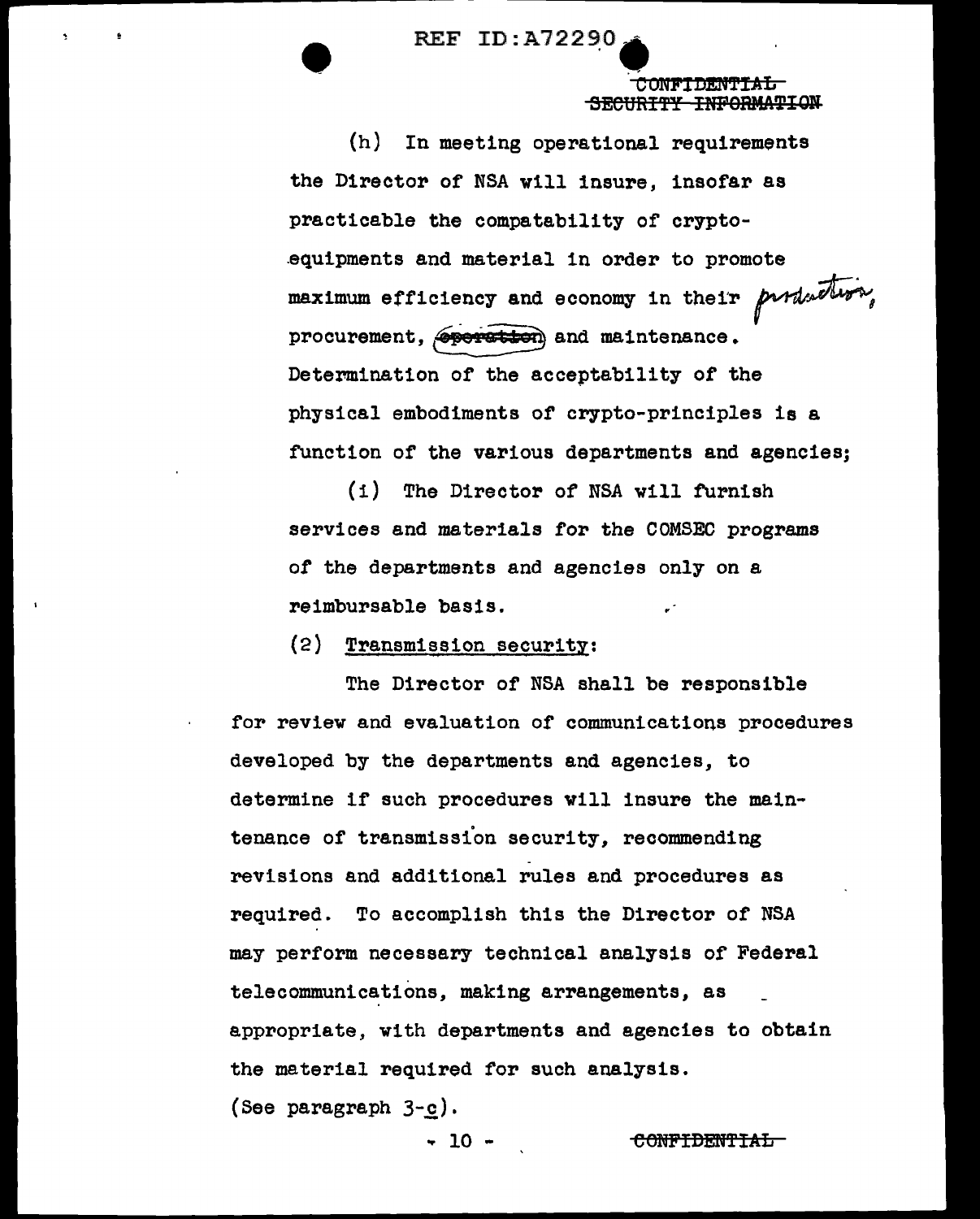REF ID:A72290<br>
etc

CONFIDENTI<del>AL</del> SECURITY INFORMATION

## (3) Physical security:

Subject to review by the Board in the event of disagreement, the Director of NSA will, in collaboration with the departments and agencies, as  $\omega_d$  promulgate appropriate, formulate minimum standards for physical security of cryptosystems and related cryptomaterial.

(4) Cover and Deception:

The Director of NSA will, in collaboration with appropriate departments or agencies, assist in the preparation of, and review the communications portions of all strategic cover and deception plans, and formulate the basic policies utilized in such portions.

g. The Director of NSA shall exercise his authority over communications security matters under his cognizance through the agency representatives on the Board or, in the case of agencies not represented on the Board, through the duly authorized representatives of the heads of such agencies. Where liaison with subordinate elements of a department or agency is considered necessary, the Director of NSA shall arrange with the authorized representatives of the departments or agencies concerned for such liaison.

e. The Director of NSA is authorized to obtain from the departmentsand agencies such 'information as he may

- 11 - CONFIDENTIAL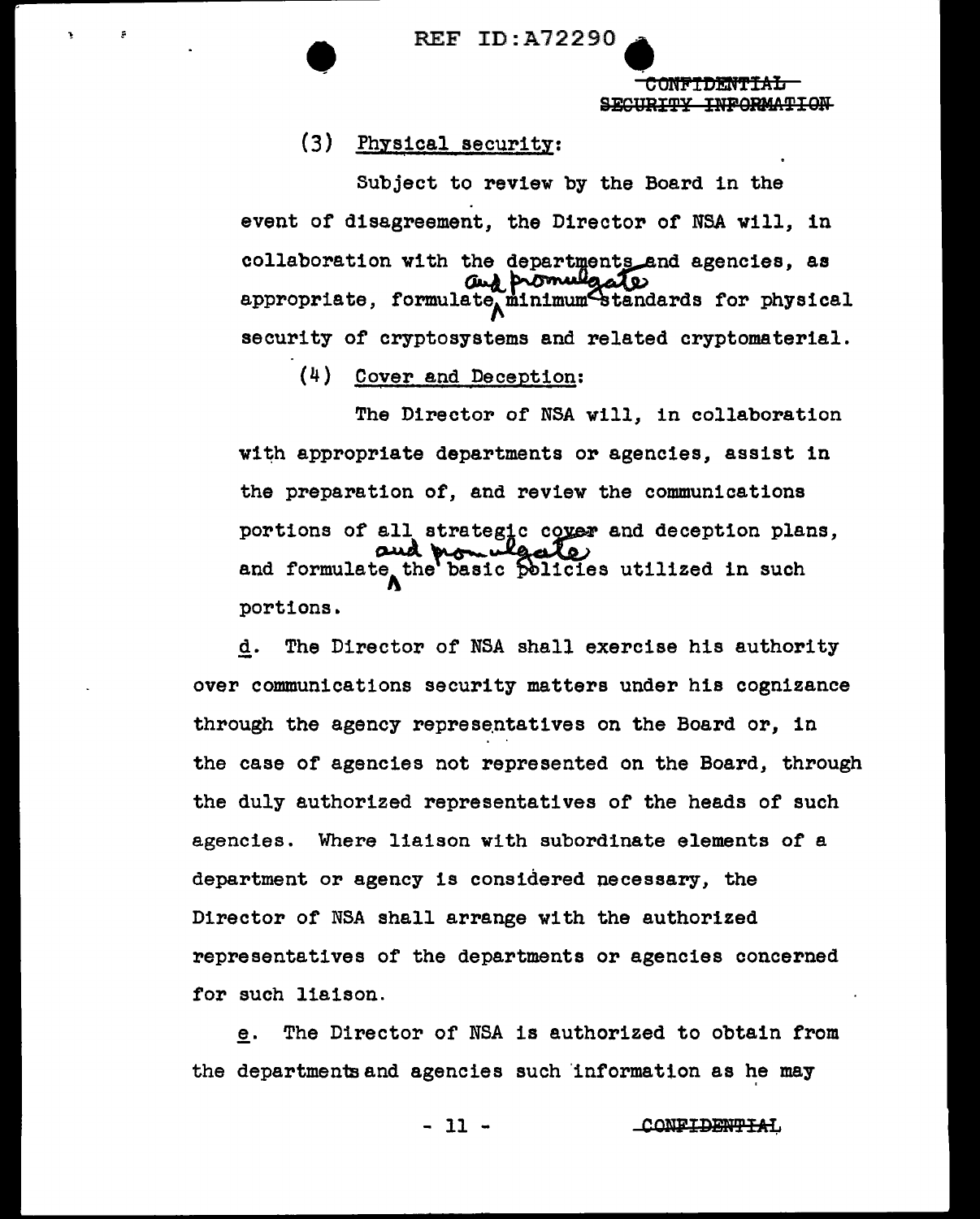

SECURITY INFORMATION

require in performing his functions, as authorized in this directive or any other directive subsequently issued.

f. The Director of NSA shall have neither the responsibility nor the authority to compel, within organizations other than his own, compliance with communications security instructions issued by any authority, but shall refer violations of such instructions outside his example for the chief or head of the organization concerned for such action as may be deemed necessary. If appropriate corrective action is not taken and violations continue the Director. NSA shall refer the subject to the Board.

3. Departments and Agencies of the Government:

a. All decisions of the Board, or of the Special Committee, which are not in conflict with law shall be binding on all departments and agencies of the Federal Government.

No department or agency of the Government shall b. be required to disclose to the Director of NSA, or to the Board, or to any of its committees, the contents of any official communication concerning its activities if, in the opinion of the head of such department or agency, . the disclosure would be contrary to the National interest, and nothing in this Directive shall be construed to give the Board or any of its representatives the right of

 $-12 -$ 

CONFIDENTIAL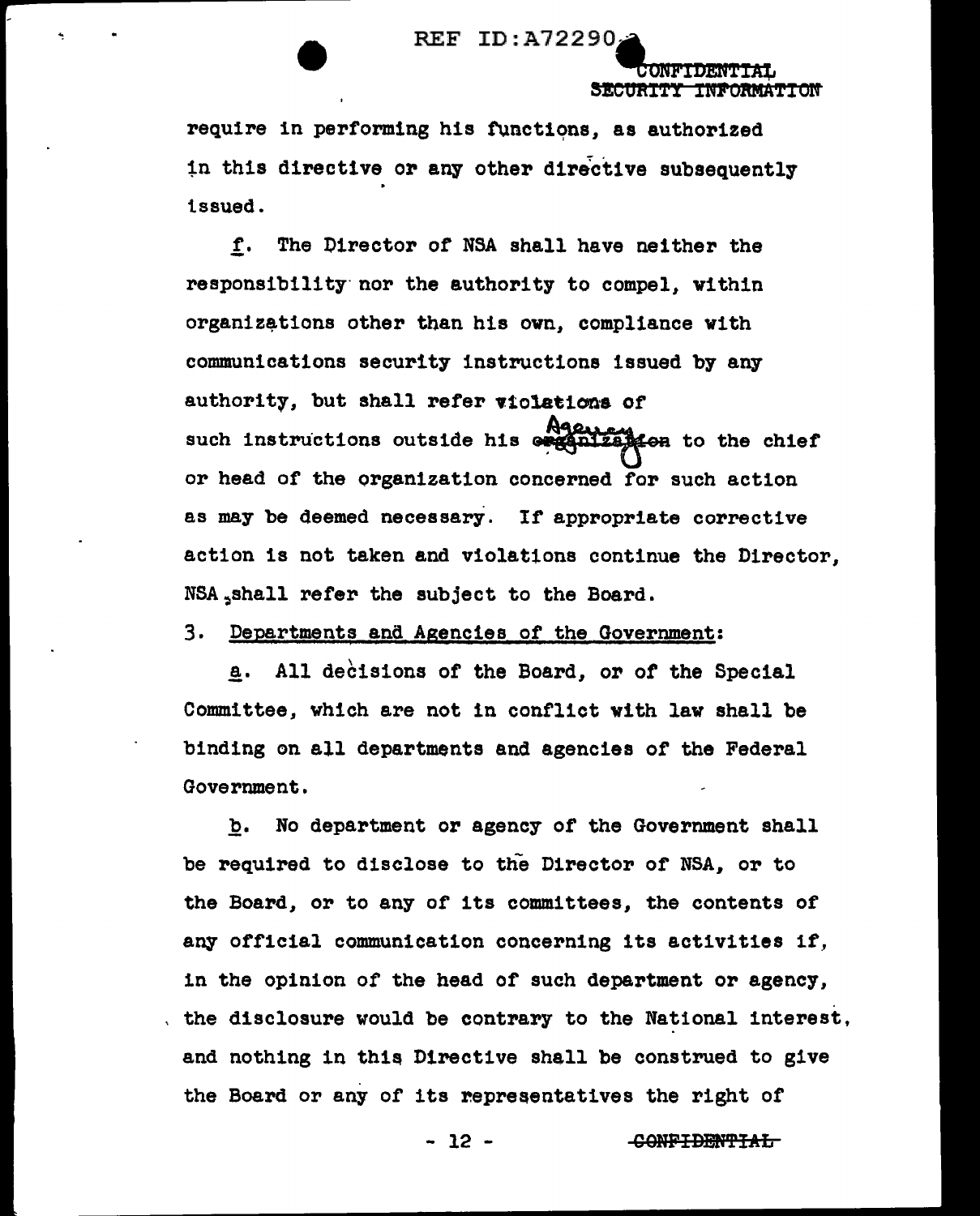#### 0 Offii'IDmf'f'IAL SECURITY INFORMATION

inspection of any department or agency without approval by the head thereof.

£· Subject to the provisions of law, the directives of the President. the provisions of this Directive, and any other directives which may be issued by the Special Committee, the departments and agencies of the Government will organize and conduct their communications security activities as they see fit, and nothing in this Directive shall relieve the individual departments and agencies of their responsibilities for executing all measures required to assure the security of their own telecommunications.

d. All rules and regulations in conflict with the provisions of this Directive shall be brought to the attention of the Board.

4. Special Terms Used in this Directive are Defined as Follows:

a. Telecommunications - Any transmission, emission or reception of signs, signals, writing, images and sounds or intelligence of any nature by wire, radio, visual, or other electromagnetic system.

b. Federal Telecommunications - Those telecommunications which are of an official character dealing with governmental affairs and are originated by or intended for officials of the United States Government.

- 13 - CONFIDENTIAL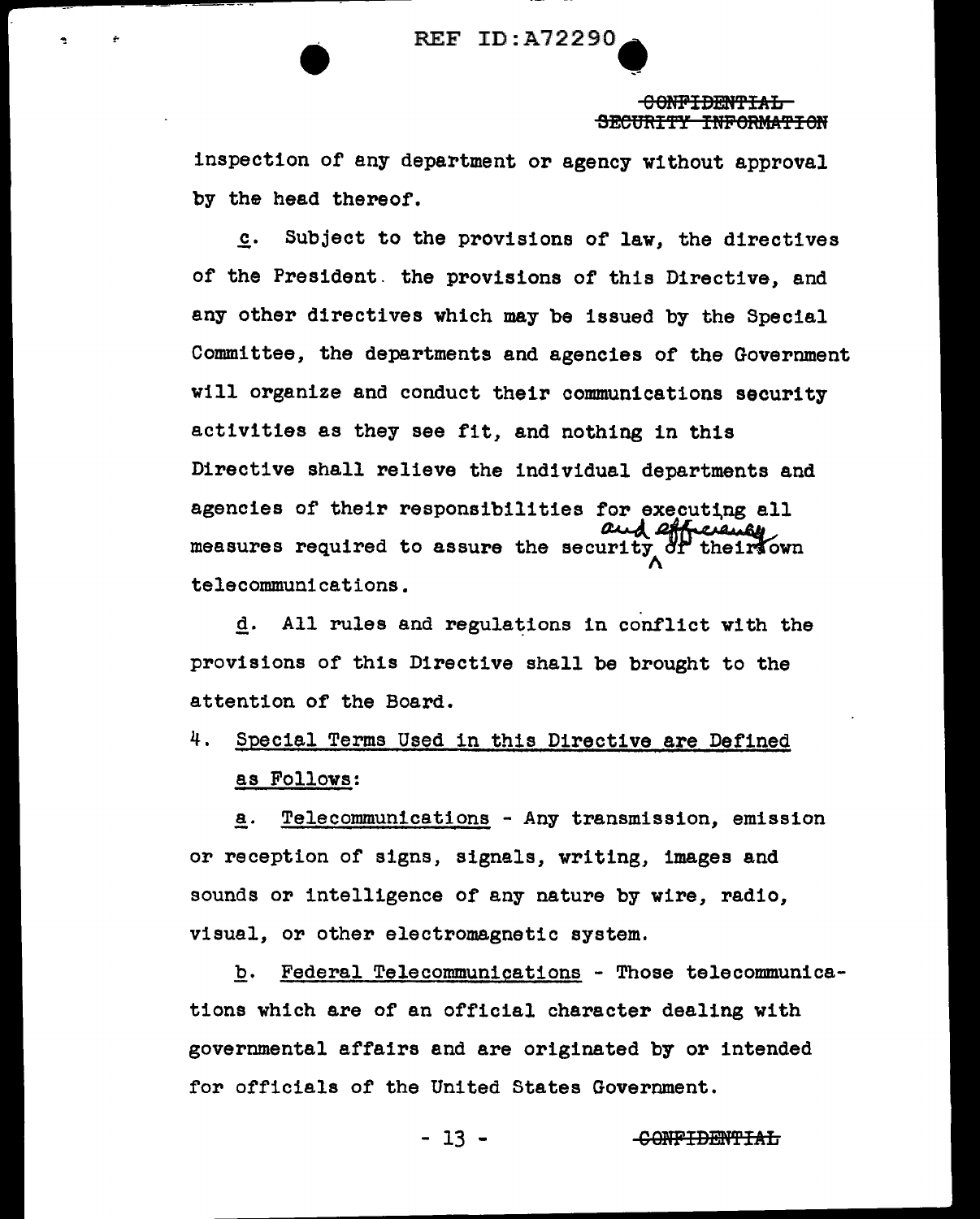**• REF ID: A72290 APROVERENT** 

~..,..O""NJi'VI"'"f)~l!:!"q1N1Tlt"tl"1IA"T'L'."""" SEGURITY INFORMATION

Specifically exempted from this definition is that portion of the communication activities conducted by the Central Intelligence Agency in accordance with the authorities granted the Director, of Central Intelligence under NSCID No. 5 (see paragraph  $2-c-(1)-(d)$  above).

c. Communications Security - The protection resulting from all measures designed to deny to unauthorized persons information of value which might be derived from the possession and study of telecommunications;  $\overline{\varphi}$ r to mislead unauthorized persons in their interpretation of the results of such a study. Communications security includes: {1) transmission security; (2) cryptosecurity, and (3) physical security of communications security materials and information,

g. Transmission Security - Transmission security is that component of communications security which results from all measures designed to protect transmissions from unauthorized interception, traffic analysis, and imitative deception.

~· Cryptosecurity - That component or communications security which results from the provision of technically sound cryptosystems and their proper use.

f. Cryptoprinciple - The characteristics of the elements involved in, and the fundamental rule of operation, motion, or activity inherent in a cryptosystem.

- 14 - <del>CONFIDENTIAL</del>